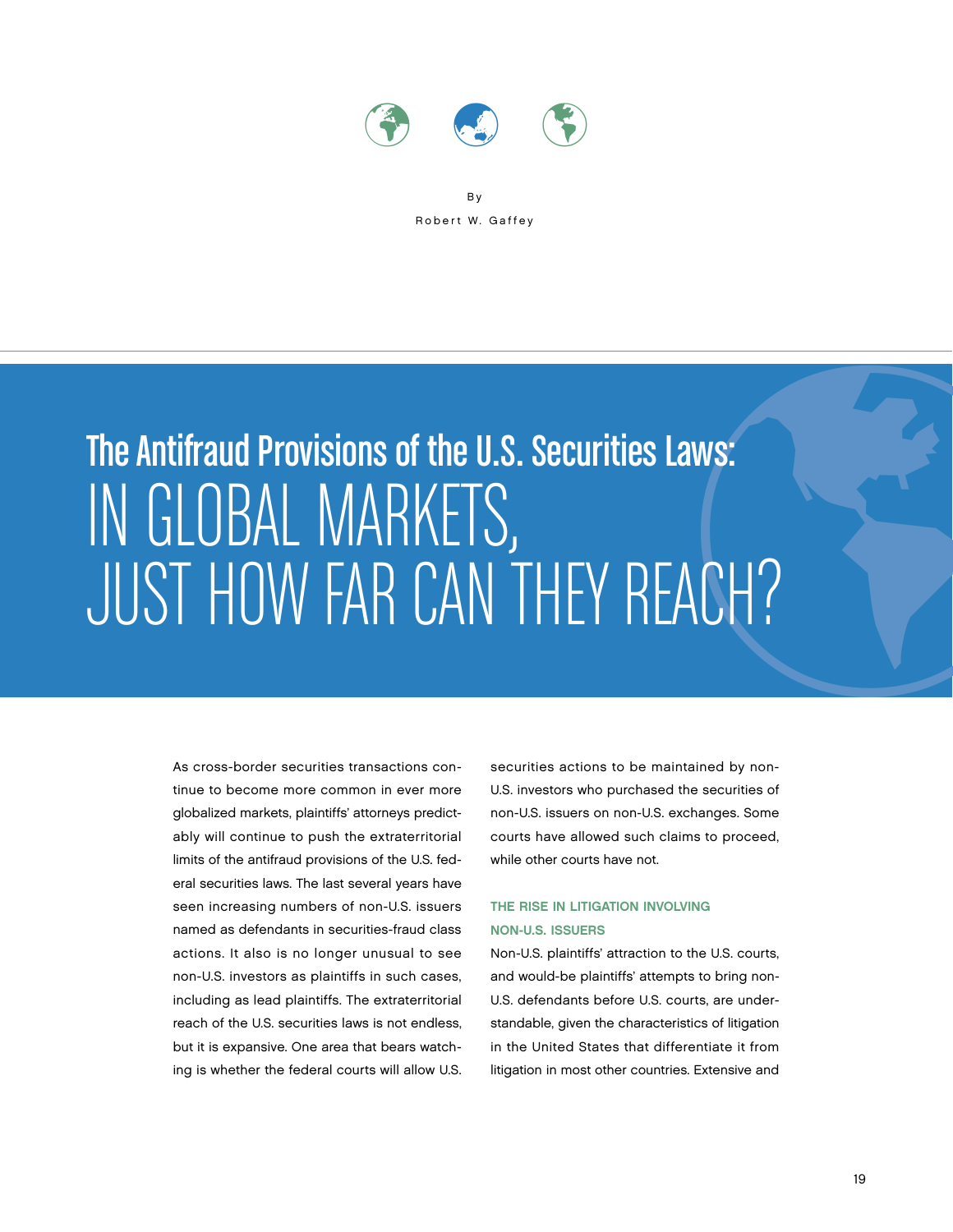intrusive pre-trial discovery is available in U.S. litigation, helping plaintiffs to "build" their cases after filing them. Punitive damages can be sought. Plaintiffs' counsel can recover contingency fees. There is less risk for a plaintiff because the socalled "American rule" applies with respect to attorneys' fees; unsuccessful plaintiffs do not usually have to pay the defendants' fees and costs. Securities-fraud cases can be pursued as class actions, seeking damages on behalf of thousands of absent class members. And, last but not least, liability is often decided by a jury, not by the judge.

Thus, it is not particularly surprising that, with the number of securities-fraud class actions climbing in recent years and the settlement amounts growing larger, plaintiffs have shown a steady inclination to reach overseas to find additional defendants. In 2004, when the total number of securities-fraud class-action filings reached a record high of 203 new cases, the number of suits against non-U.S. issuers rose right along with it, to a record 29 such suits filed against non-U.S. companies (a 93 percent increase over the prior year). According to PricewaterhouseCoopers' "2005 Securities Litigation Study," in 2005 the total number of cases filed dropped somewhat (to 19 cases against non-U.S. issuers), but it still was the thirdhighest number of the last 10 years, and the proportion of cases against non-U.S. issuers remained roughly the same. In sum, it has become more common for investors to assert claims in U.S. courts against non-U.S. defendants. And, perhaps because of the increased frequency with which sophisticated institutional investors have initiated securities-fraud class actions, it also has become more common to see non-U.S. plaintiffs venturing into the U.S. courts.

Few substantial subject-matter jurisdiction issues are presented when a non-U.S. investor purchases shares of an American company on an American exchange. Likewise, the existence of federal subject-matter jurisdiction is unremarkable when an investor, U.S. or not, has purchased a non-U.S. corporation's American Depositary Receipts or American Depositary Shares on a U.S. exchange. In each circumstance, the plaintiff alleges that it has suffered loss through activity directly related to the U.S. securities markets. A more difficult issue arises, however, when a non-U.S. investor who purchased securities of a non-U.S. corporation on a non-U.S. exchange asserts claims under the U.S. securities laws. In that case, the extraterritorial application of the U.S. securities

laws should face higher hurdles, given that such cases may have an attenuated connection to the United States.

## THE EXTRATERRITORIAL APPLICATION OF THE SECURITIES LAWS

The Securities Exchange Act bestows upon federal courts exclusive subject-matter jurisdiction to hear claims under the U.S. securities laws (see 15 U.S.C. § 78aa), but it is silent about the question of extraterritorial application. Federal courts examining the securities laws' extraterritorial reach, in cases stemming from "predominantly foreign" frauds, have therefore sought to "determine whether Congress would have wished [that] the precious resources of the United States courts . . . be devoted to them rather than leave the problem to foreign countries." Bersch v. Drexel Firestone, Inc., 519 F.2d 974, 985 (2d Cir. 1975), cert. denied, 423 U.S. 1018, 96 S. Ct. 453 (1975); see also Tri-Star Farms Ltd. v. Marconi, PLC, 225 F. Supp. 2d 567, 571–72 (W.D. Pa. 2002).

In this regard, the federal courts have developed two tests to determine whether their subject-matter jurisdiction should extend to cases involving non-U.S. frauds. One analysis the "conduct" test—focuses on whether conduct within the United States is alleged to have played some part in the perpetration of a securities fraud on investors outside the country. See, e.g., Europe and Overseas Commodity Traders, S.A. v. Banque Paribas London, 147 F.3d 118, 125–26 (2d Cir. 1998), cert. denied, 525 U.S. 1139, 119 S. Ct. 1029 (1999); Cromer Finance Ltd. v. Berger, 137 F. Supp. 2d 452, 479–80 (S.D.N.Y. 2001). The other analysis—the "effects" test—focuses on whether conduct outside the United States had a substantial adverse effect on United States investors or United States securities markets. See Tri-Star Farms Ltd., 225 F. Supp. 2d at 571–76. Satisfaction of either test may independently establish jurisdiction. See Robinson v. TCI/US West Communications Inc., 117 F.3d 900, 905 (5th Cir. 1997).

Some courts have held that non-U.S. plaintiffs who did not purchase securities on a U.S. exchange cannot invoke subject-matter jurisdiction in federal courts over securitieslaw claims under the "effects" test. See Tri-Star Farms Ltd., 225 F. Supp. 2d at 573. Even where other investors in the same securities were U.S. citizens or non-U.S. citizens purchasing securities on a U.S. exchange, these courts have held that non-U.S. plaintiffs who purchased their securities outside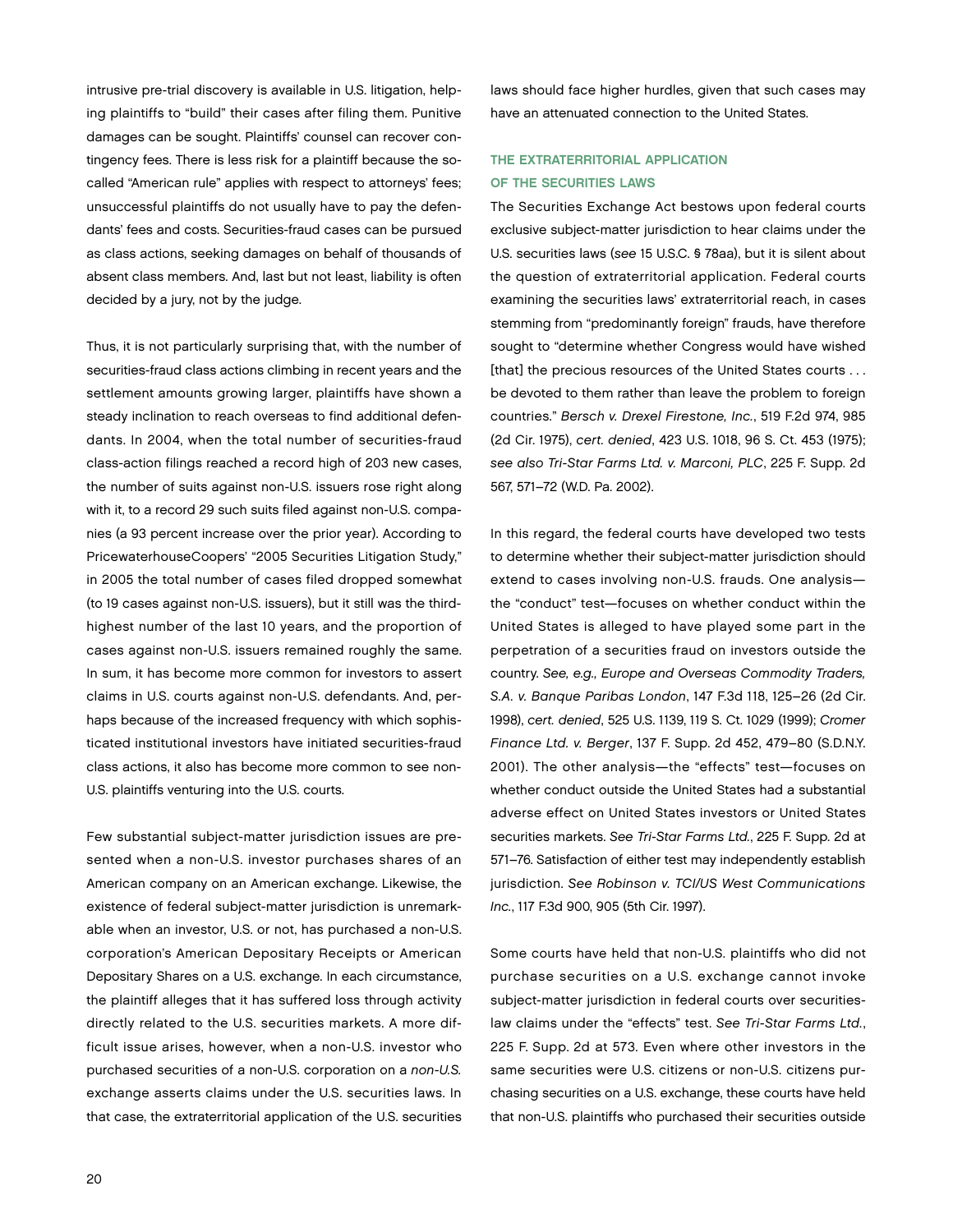Plaintiffs have continued to knock on the extraterritorial door, asserting claims based upon non-U.S. purchases of non-U.S. securities by non-U.S. investors, all by searching for some alleged connection to the United States.

the United States cannot ride the coattails of U.S. investors into the U.S. courts. See, e.g., McNamara v. Bre-X Minerals, Ltd., 32 F. Supp. 2d 920, 923–24 (E.D. Tex. 1999); Kaufman v. Campeau Corp., 744 F. Supp. 808, 810 (S.D. Ohio 1990).

Non-U.S. plaintiffs seeking to invoke the subject-matter jurisdiction of United States courts therefore must usually do so on the basis of the defendant's relevant conduct within the United States. Under the "conduct" test, the plaintiff bears the burden of justifying the court's exercise of jurisdiction by showing, in part, that the defendant's conduct within the U.S. was substantial in comparison to the allegedly fraudulent conduct committed outside the United States. See Europe and Overseas Commodity Traders, S.A., 147 F.3d at 126–28. In a seminal decision, the Second Circuit established the threshold requirements of the "conduct" test. It held that the antifraud provisions of the federal securities laws "[d]o not apply to losses from sales of securities to foreigners outside the United States unless acts (or culpable failures to act) within the United States directly caused such losses." Bersch, 519 F.2d at 993. The Bersch court went on to state that non-U.S. plaintiffs may not assert claims under federal securities laws "where the United States activities are merely preparatory or take the form of culpable nonfeasance and are relatively small in comparison to those abroad." Bersch, 519 F.2d at 997 (holding that plaintiffs failed to invoke the court's subject-matter jurisdiction, despite United States conduct that included meetings of attorneys, underwriters, and accountants in New York to initiate, organize, and structure the securities offering at issue; retention of a New York law firm to represent the underwriters; and meetings with the SEC).

# A Non-U.S. Plaintiff, a Non-U.S. Defendant, and a Non-U.S. Exchange

Based upon Bersch and its progeny, many courts have held that putative non-U.S. plaintiffs may not initiate litigation in the United States under American securities laws when the non-U.S. investor purchased its securities on a non-U.S. exchange. See, e.g., Tri-Star Farms Ltd., 225 F. Supp. 2d at 576–81 (no subject-matter jurisdiction to hear claims of non-U.S. plaintiffs who purchased securities outside the United States where the alleged fraudulent scheme was conceived in the United Kingdom by British citizens and involved shares of a British corporation traded on a non-U.S. exchange, and non-U.S. citizens were responsible for the alleged wrongful misrepresentations and omissions); Fidenas AG v. Compagnie Internationale Pour L'Informatique CII Honeywell Bull S.A., 606 F.2d 5, 7–10 (2d Cir. 1979) (affirming dismissal for lack of subject-matter jurisdiction where nearly all of the acts complained of took place outside the United States, the plaintiffs were non-U.S. companies and a non-U.S. person, and all but one of the defendants were non-U.S. companies).

Plaintiffs, however, have continued to knock on the extraterritorial door, asserting claims based upon non-U.S. purchases of non-U.S. securities by non-U.S. investors, all by searching for some alleged connection to the United States. In recent cases, these attempts have met with mixed results. Some courts have recognized few borders and adopted the apparent view that information released to investors in one country, once disseminated, has a global reach. Others have adhered to the more conservative view that the span of information, and the reach of U.S. law, is not endless.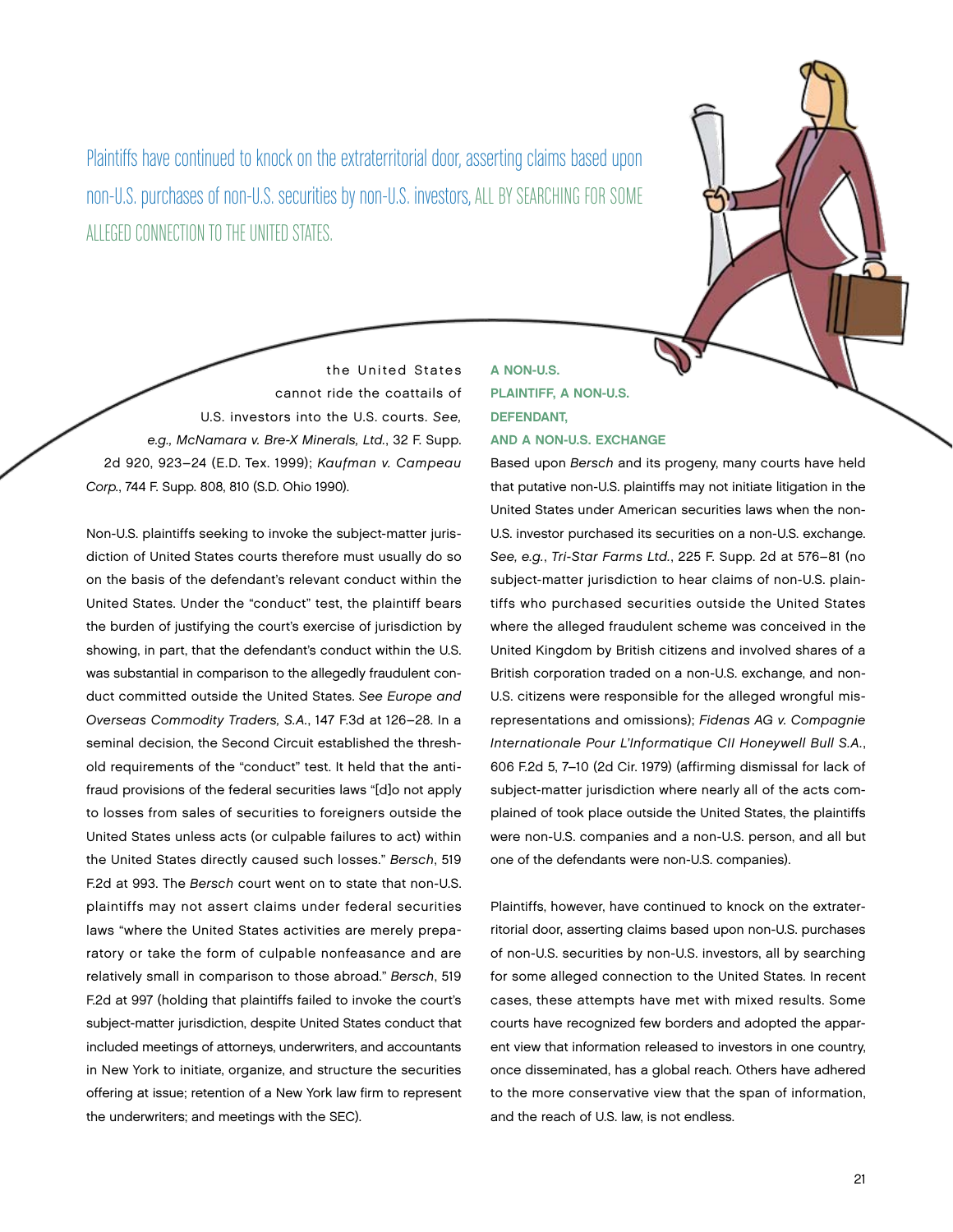One good example of a court taking a broad view of the reach of the Exchange Act was in In re Vivendi Universal S.A. Sec. Litig., 381 F. Supp. 2d (S.D.N.Y. 2003). There, a putative class brought securities-fraud claims contending that Vivendi, a French corporation that was not registered to do business in the U.S., inflated its stock price through various false and misleading statements made in connection with Vivendi's American Depositary Receipt filings and otherwise made in the United States. Vivendi moved to dismiss for lack of subject-matter jurisdiction the claims brought by non-U.S. members of the purported class who had bought Vivendi stock on markets outside the United States. Applying the "conduct" test, the court denied the motion, based in substantial part on the fact that some of the purportedly false statements were made after Vivendi's chief executive officer and chief financial officer had relocated to New York "allegedly to better direct corporate operations [of Vivendi subsidiaries] and more effectively promote misleading perceptions on Wall Street. . . ." On the basis of those allegations, the court essentially viewed the global financial markets as without informational borders, finding that it would be reasonable to infer that "the alleged fraud on the American exchange was a 'substantial' or 'significant contributing cause' of foreign investors' decisions to purchase Vivendi's stock abroad." Id.

Subject-matter jurisdiction over similar claims of non-U.S. investors was also sustained in Royal Dutch/Shell Transport Sec. Litig., 380 F. Supp. 2d 509 (D.N.J. 2005). There, plaintiffs alleged that defendants had disseminated false statements about the level of Royal Dutch/Shell's oil reserves, which artificially inflated the purchase price of their stock. Again, defendants argued that the court lacked subject-matter jurisdiction over the claims of non-U.S. nationals in the putative class who purchased their shares on exchanges outside the U.S. Defendants argued that the United States was not the location of "substantial and material" conduct because the companies were European companies that ran their operations from European headquarters, and the "focal point" of alleged fraudulent activity was in the United Kingdom and the Netherlands. Defendants also asserted that roughly 92 percent of the defendant companies' shares were traded outside the United States. 380 F. Supp. at 539, 541.

The court denied the motion, finding that subject-matter jurisdiction could be based on allegations that some work in calculating reserves, some auditing of reserves, and some presentations to analysts and investors took place in the United States. To distinguish other cases where jurisdiction had been found lacking, the court in Royal Dutch/Shell Transport rejected as "oversimplified" the assertion that these activities were pertinent only to United States investors. Coming close to finding international markets to be fungible from the standpoint of information dissemination, the court found that "[j]ust as foreign stock exchange data and information is pertinent to United States investors, the reverse is also true." 380 F. Supp. at 545. Thus, the court held, "[t]he Companies' alleged fraudulent conduct which took place in the United States would, therefore, affect foreign as well as domestic investors." Id.

In contrast to Vivendi and Royal Dutch/Shell Transport, other courts have not found allegations of United States activity so easily connected to investment decisions made by investors outside the United States effecting transactions on non-U.S. markets. In Blechner v. Daimler-Benz AG, 410 F. Supp. 2d 366 (D. Del. 2006), the court expressly declined to follow the rationale of Royal Dutch/Shell Transport, emphasizing instead the general canon of statutory interpretation that "[u]nless Congress has expressed intent otherwise, courts should avoid the extraterritorial application of laws." 410 F. Supp. 2d at 368. Against that more conservative backdrop, the Blechner court rejected for lack of subject-matter jurisdiction securities-fraud claims asserted by a putative class of non-U.S. investors who purchased, or otherwise acquired by exchanging their shares in Chrysler Corporation, shares in a German company, DaimlerChrysler AG. Plaintiffs alleged that defendants had made material misrepresentations, mischaracterizing the merger of Daimler-Benz and Chrysler as a "merger of equals" when, in fact, it was an acquisition of Chrysler. The alleged class of plaintiffs included non-U.S. investors who made their purchases or exchanges "through a securities exchange not based in the United States." 410 F. Supp. 2d at 367.

The Blechner court found that the conduct alleged to have occurred within the United States was "not essential" to the alleged plan to defraud. 410 F. Supp. 2d at 371. Of particular interest, however, the Blechner court appears to have rejected the "information is globally fungible" approach of the courts in Vivendi and Royal Dutch/Shell Transport,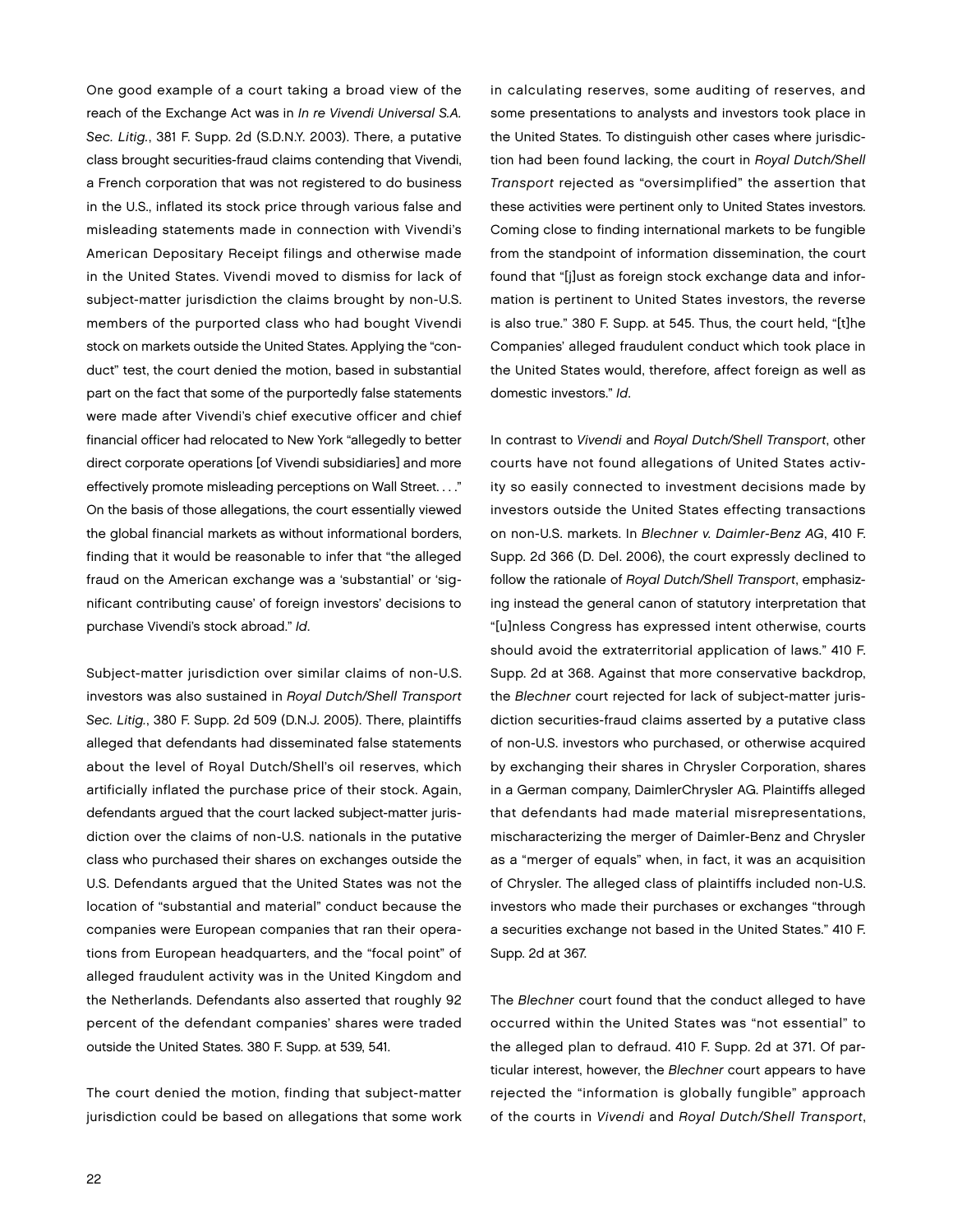finding no jurisdiction even though "the company acquired was an American corporation and . . . many of the alleged victims of the fraud were American. . . ." 410 F. Supp. 2d at 371. Taking a stricter view about extraterritoriality, the court found no subject-matter jurisdiction existed because, as to the plaintiffs themselves, "the investors are not American, did not use an American exchange, and did not suffer any effects of the alleged wrongful conduct in the United States." Id. at 373. Applying the "conduct" test, the court found that "the conduct that comprises plaintiffs' claims occurred predominantly outside the United States."

In a similarly conservative opinion, the court in In re: Bayer AG Sec. Litig., 423 F. Supp. 2d 105 (S.D.N.Y. 2005), also found no subject-matter jurisdiction under the "conduct" test. Plaintiffs asserted that defendants Bayer AG (a German company) and Bayer Corp. (an Indiana corporation based in Pennsylvania) had disseminated false and misleading statements in the United States (i) to obtain FDA approval for the drug Baycol and (ii) in statements concerning Baycol made in registration statements filed with the SEC when Bayer AG decided to offer securities for sale in the United States.

Even in light of those allegations of U.S.-based conduct, the court found no subject-matter jurisdiction. The court noted that, even as to the statements made in SEC filings, it was appropriate to "consider whether the documents at issue 'emanated from a foreign source.' " 423 F. Supp. 2d at 112. The court found that the statements in Bayer AG's SEC filings ultimately emanated from Germany, not from conduct in the United States. Hence, the court held that subject-matter jurisdiction was absent because the filing could not "support an extension of jurisdiction over an overwhelmingly foreign putative class." Id.

As in Blechner and Bayer, the court in Burke v. China Aviation Oil (Singapore) Corp. Ltd., 421 F. Supp. 2d 649 (S.D.N.Y. 2005), declined to find subject-matter jurisdiction under the "conduct" test after determining that access to a company's web site in the United States was not by itself sufficient conduct in the U.S. to confer jurisdiction. In Burke, a New York shareholder brought a securities-fraud class action against a Singapore issuer whose shares traded on non-U.S. exchanges but could be purchased in the U.S. through the Over-the-Counter Bulletin Board. Id. The court found that the issuer

did not intentionally market its stock in the U.S., notwithstanding the ability of U.S. investors to access the issuer's web site in the U.S. Id. at 653. It held that "U.S. investors in clicking on the [issuer's] website took the action which could cause the information to be transmitted to the United States." Id. In so holding, the court noted that "[w]ere the Court to view it otherwise, any foreign corporation with a website would be subject to securities fraud litigation in the United States if a United States resident had bought its securities from some market maker in this country." Id.

In a similarly conservative approach, the Southern District of New York recently decided in In re Nat'l Australia Bank Sec. Litig., No. 03 Civ 6537, 2006 WL 3844465 (S.D.N.Y. Oct. 25, 2006), that no subject-matter jurisdiction existed over an Exchange Act Section 10(b) class action when non-U.S. acts, and not U.S. acts, directly caused the losses of the lead non-U.S. plaintiffs. The action involved both lead non-U.S. and lead U.S. plaintiffs. The lead non-U.S. plaintiffs were Australian residents who claimed that they were defrauded in the purchase of defendant issuer's shares that traded on an Australian securities exchange, and the lead U.S. plaintiff was a U.S. resident who purchased quantities of issuer's ordinary shares in the form of American Depositary Receipts. Id.

The court, following Bersch, found that "where the effects of an alleged fraud are predominantly foreign, the amount of domestic conduct and its nexus to the alleged injury required to sustain jurisdiction is at its greatest." Id. at \*3. The court added that this rule is "especially true in a class action involving both foreign and domestic plaintiffs . . . where the danger exists that a 'very small tail' may be 'wagging an elephant'." Id. The court dismissed the action after finding, among other things, that there was no subject-matter jurisdiction over the non-U.S. plaintiffs' claims. Id. at \*8–9. Only the lead U.S. plaintiff was given leave to file an amended complaint. Id. at \*9.

#### **CONCLUSION**

The debate about the application of the antifraud provisions of the U.S. securities laws to non-U.S. purchasers on exchanges outside the United States clearly is not over. We can expect plaintiffs' attorneys to continue to search for a way to plead a viable U.S. nexus in securities-fraud cases where—as is now often the case—non-U.S. purchasers are continued on page 55